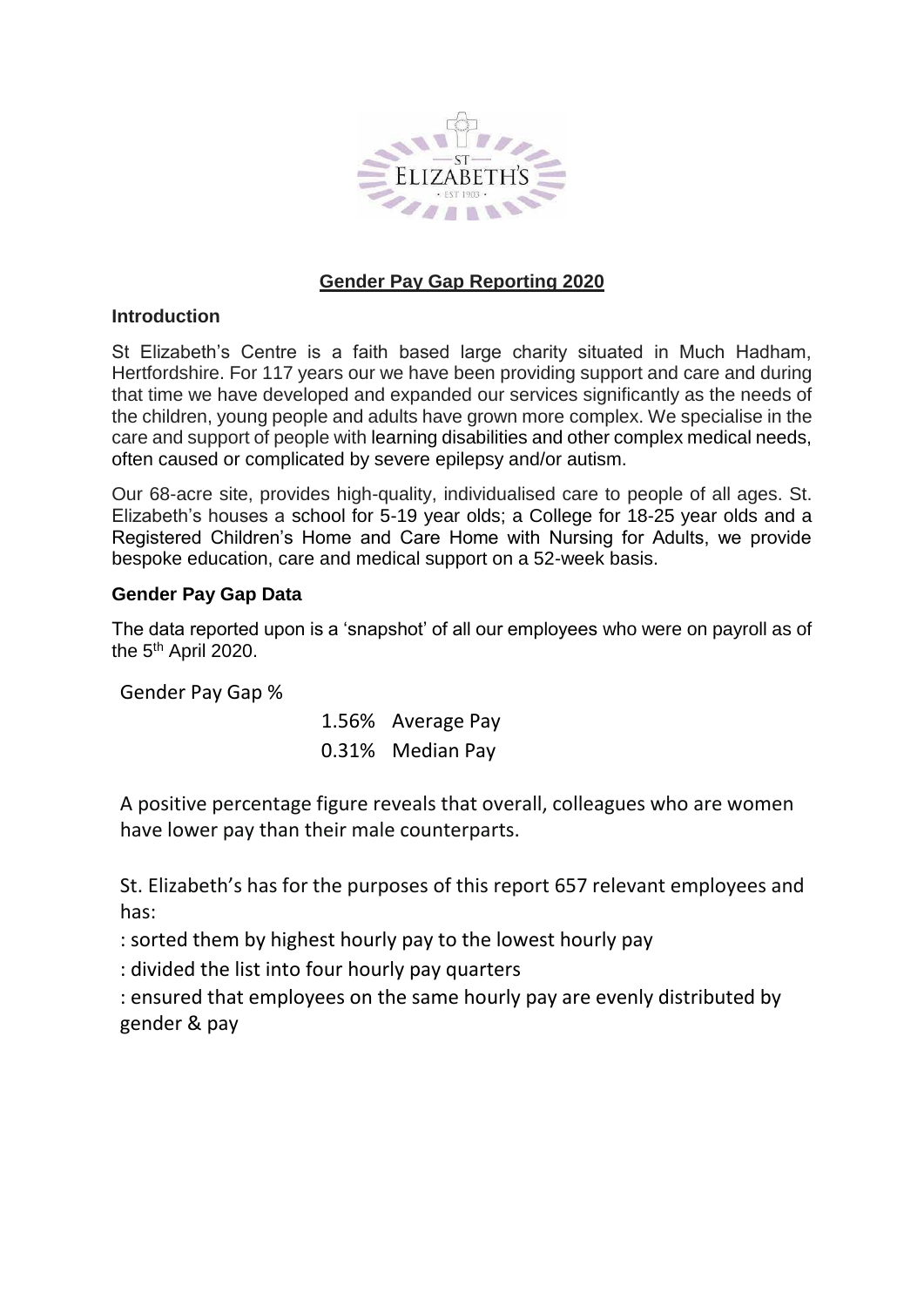This means of the 657 employees overall there are in the: Lower Pay Quarter

|  | 38                                                                                                                               |
|--|----------------------------------------------------------------------------------------------------------------------------------|
|  | 126                                                                                                                              |
|  |                                                                                                                                  |
|  | 34                                                                                                                               |
|  | 130                                                                                                                              |
|  |                                                                                                                                  |
|  | 36                                                                                                                               |
|  | 128                                                                                                                              |
|  |                                                                                                                                  |
|  | 37                                                                                                                               |
|  | 128                                                                                                                              |
|  | 23% are men<br>77% are female<br>21% are men<br>79% are female<br>22% are men<br>78% are female<br>22% are men<br>78% are female |

This means that when using the median, women at St. Elizabeth's are paid - 0.31% less than women. Which means for every £1 a male earns, a woman will earn 99.7p.

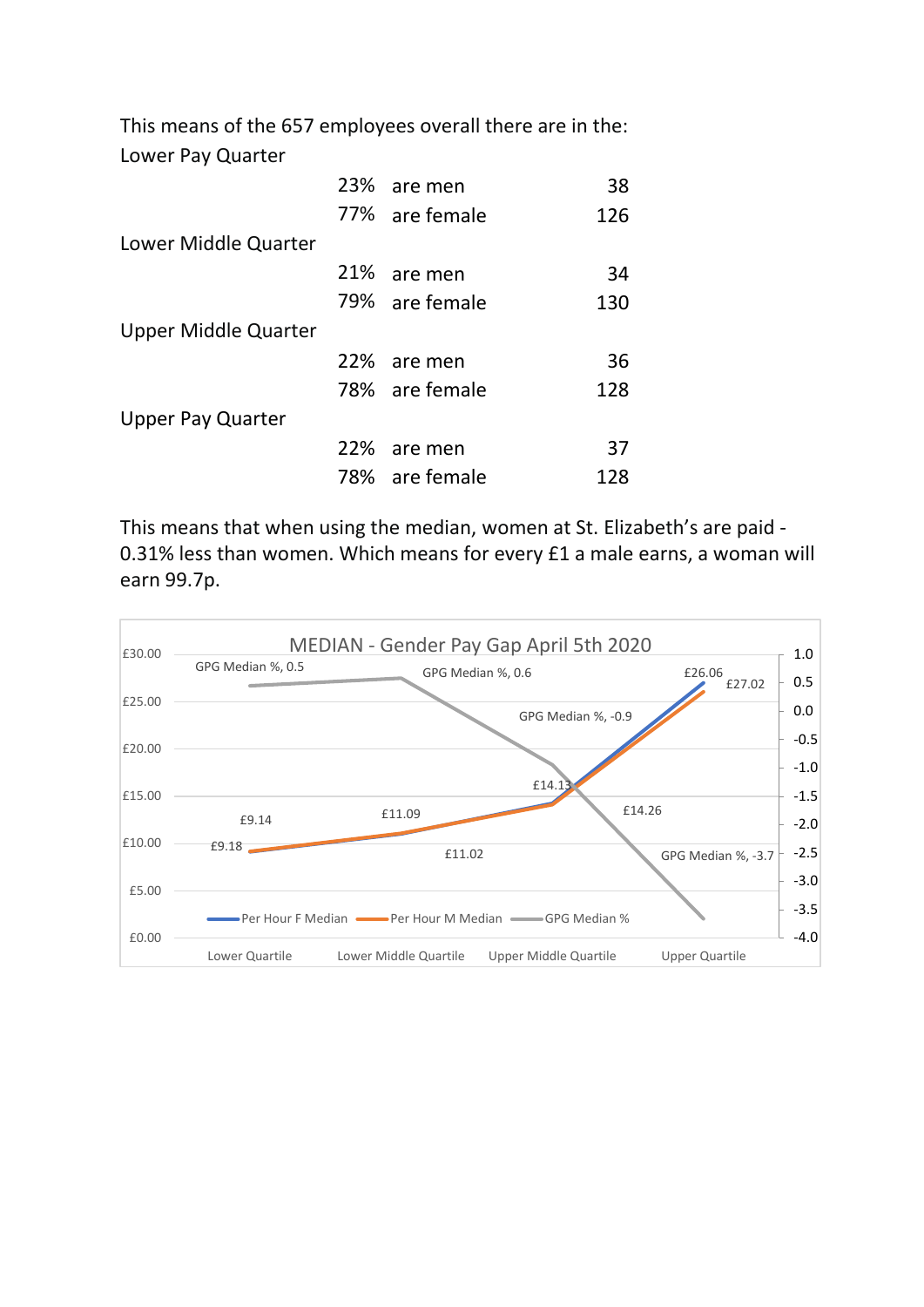This means that when using the average, women at St. Elizabeth's are paid - 1.56% less than women. Which means for every £1 a male earns, a woman will earn 98.4p.



Please note that in 2020 there were no bonus payments made to any employees.

| 2020 April 5th               | Per Hour F Median | Per Hour M Median | GPG Median % |
|------------------------------|-------------------|-------------------|--------------|
| Lower Quartile               | £9.14             | £9.18             | 0.5          |
| Lower Middle Quartile        | £11.02            | £11.09            | 0.6          |
| <b>Upper Middle Quartile</b> | £14.26            | £14.13            | $-0.9$       |
| <b>Upper Quartile</b>        | £27.02            | £26.06            | $-3.7$       |

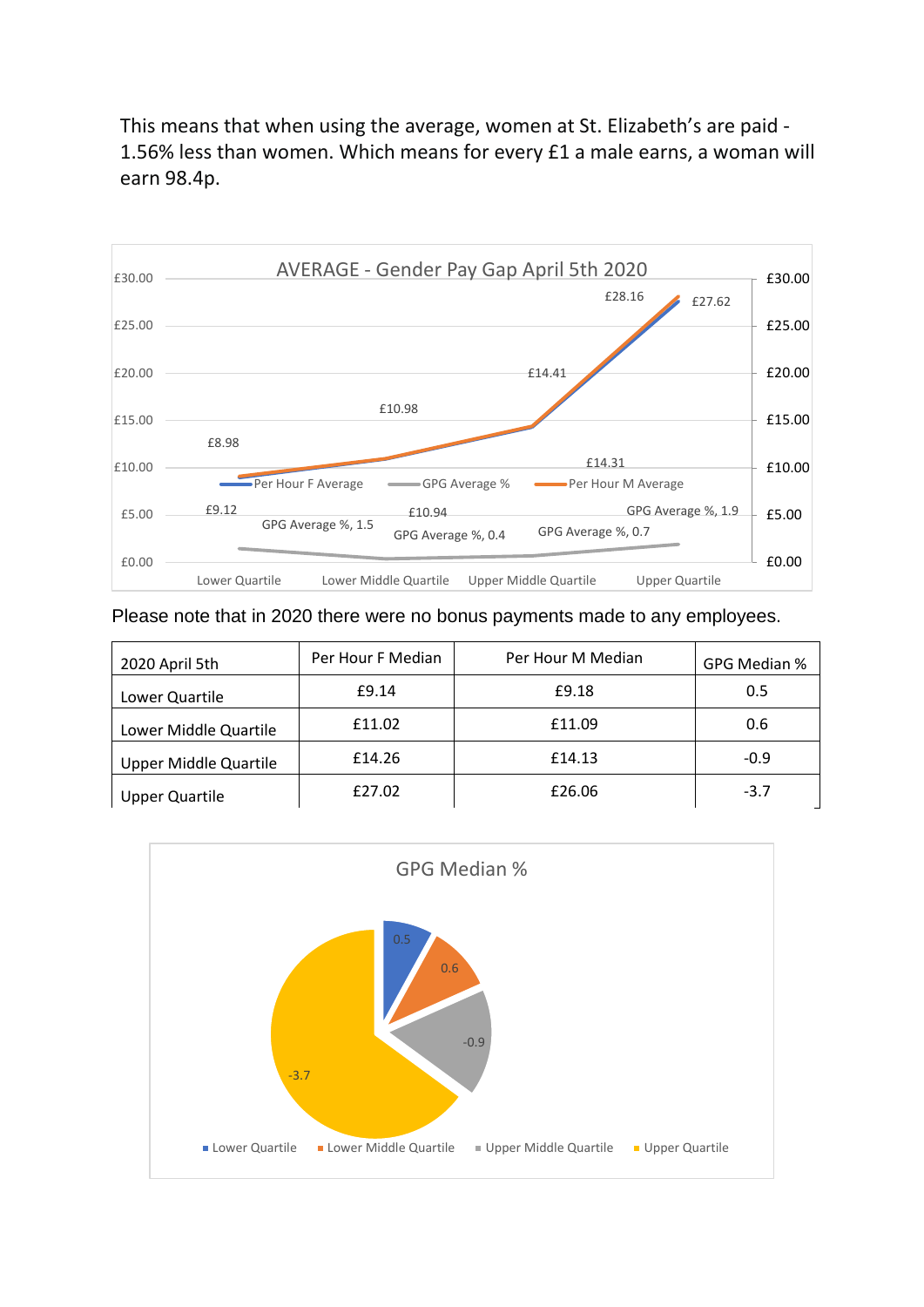| 2020 April 5th               | Per Hour F Average | Per Hour M Average | GPG Average % |
|------------------------------|--------------------|--------------------|---------------|
| Lower Quartile               | £8.98              | £9.12              | $1.5\,$       |
| Lower Middle Quartile        | £10.94             | £10.98             | 0.4           |
| <b>Upper Middle Quartile</b> | £14.31             | £14.41             | 0.7           |
| <b>Upper Quartile</b>        | £27.62             | £28.16             | 1.9           |



This data identifies that the following is representative of overall Female comparison to Male employee average and median pay.

| £15.51 | Female Average Pay | £15.75 | Male Average Pay |
|--------|--------------------|--------|------------------|
| £12.10 | Female Median Pay  | £12.13 | Male Median Pay  |

Of our total employee population 511 or 78% identify as female.

Within each quartile we have a representation of approximately 19% female employees of our entire population and approximately 6% male employees.

This is represented in full by the following data.

| Employees actively on payroll (physically working) | % F | %M  |     |     |
|----------------------------------------------------|-----|-----|-----|-----|
| Male                                               | 145 | 36  | 19% | 6%  |
| Female                                             | 511 | 127 | 78% | 22% |
| Total Employees                                    | 656 | 163 |     |     |